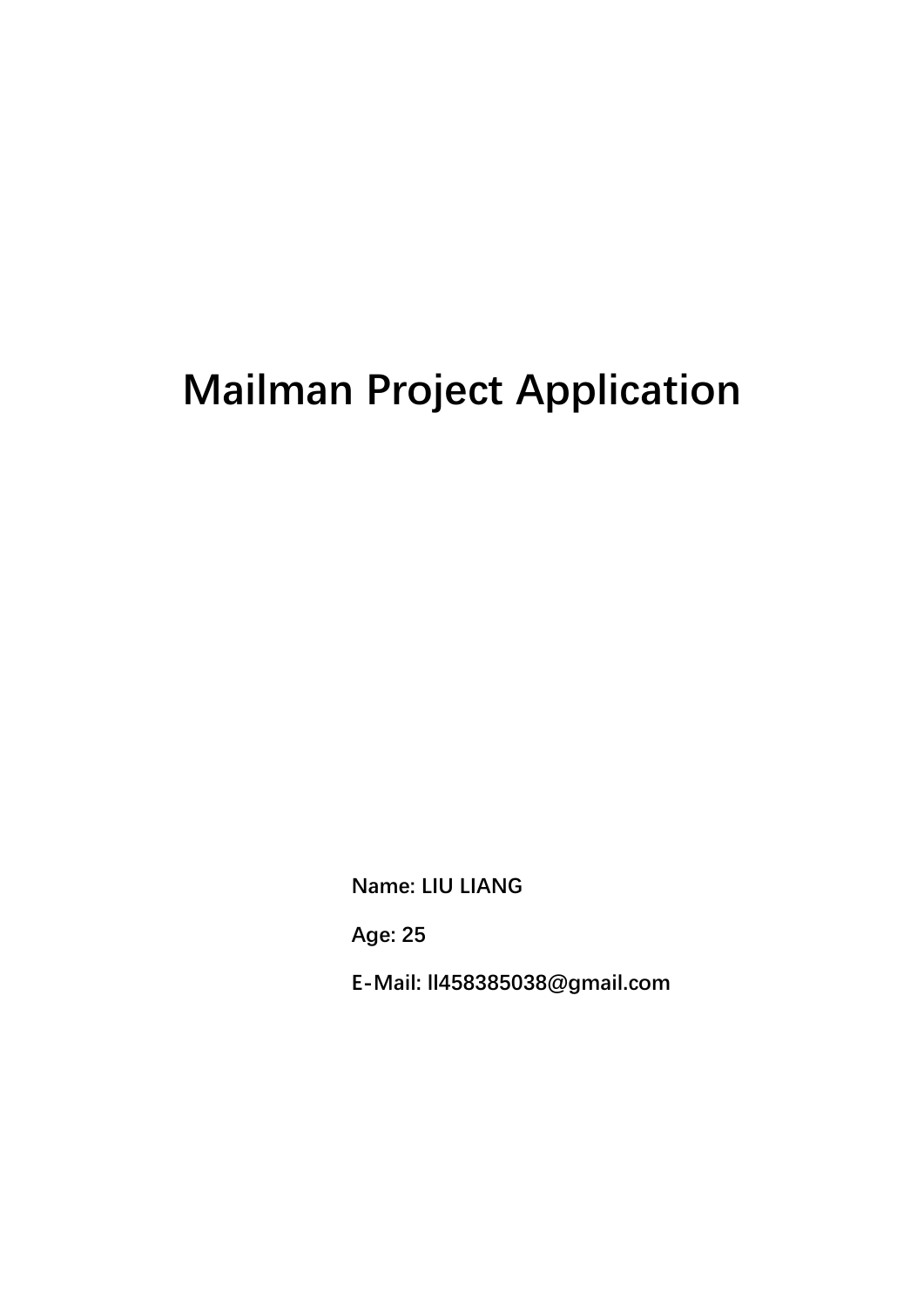# **Self-Introduction**

My name is LIU LIANG. I come from China. Currently studying at University of Tsukuba in Japan, I am a second-year master student. My major is Policy and Planning Science.

I began to understand programming in 2015. As the content of college courses, I learned C language, C + +, assembly language and PLC programming language, and completed some simple object. In the undergraduate stage, I used C language to complete the password lock project on the single chip microcomputer. The content of the graduation thesis is to use  $C + \pm$  language and opency package to establish a realistic model through the images collected by the camera. Transfer the obtained coordinate data to the mechanical arm to complete the function of cargo handling.

I began to understand Python language last year and used Python to complete some data mining objects.

As a beginner, I started to understand the mailman project from the most basic work of setting up a local environment. In this process, I encountered issues and actively solved them. I issued a merger request and was approved. I look forward to making more contributions to mailman.

# **Theme**

What I want to do is: List Configuration Tool.

The function of the list configuration tool is to export the list and configuration of the administrator and generate a JSON file to store them. At the same time, you can also use these JSON files to import the list and configuration in the file into other users. This is a process of converting the server's online data into files for storage, backup and data migration.

So I think it should be added to mailman as a function. On the web page or client interface, the administrator can select the configuration and list to be exported, and then generate the corresponding file. The interface also needs the function of importing files.

# **Design**

I want to use JSON as the format of the list export configuration file, which contains all the properties of the list, domain and website. The configuration file may contain only one or all of the attributes.

There will be some unique attributes in the list, such as list ID, and their format should be considered separately

Of all the attributes, some do not want to be changed, so I want to pay attention to these attributes and set them to read-only format. Some attributes are for internal use only, and they should also be managed in different ways

The default values for the remaining property settings are stored in the configuration file